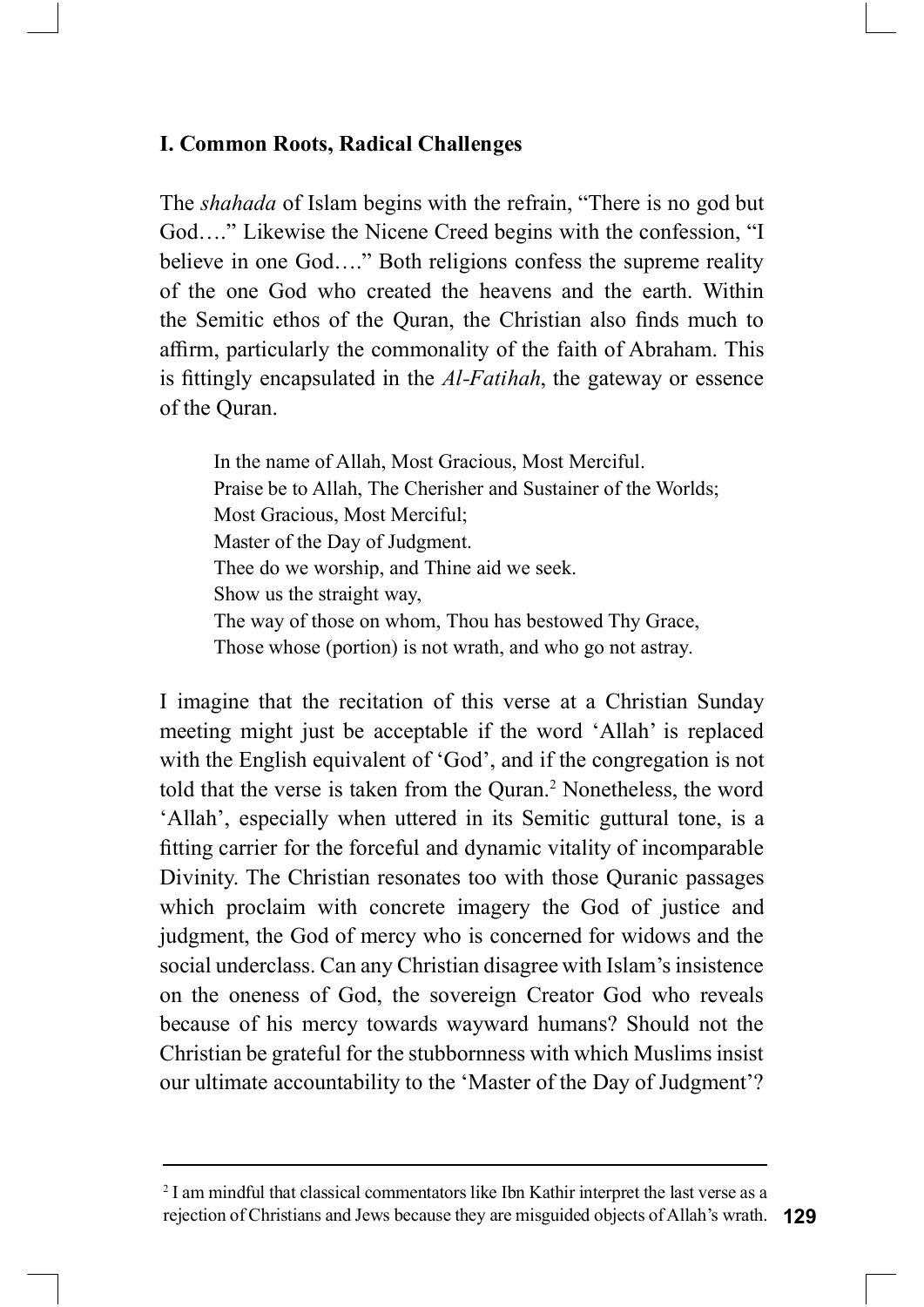## A. Disturbing Concerns and Unsettled Questions

instice supremacy of the Quran and the Sunnah. In particular,<br>unistic supremacy of the Quran and the Sunnah. In particular,<br>mists insist that all culture must be Arabicised precisely because<br>final and perfect revelation ha Unfortunately, any encounter with Semitic Islam is soon A. Disturbing Concerns and Unsettled Questions<br>
Unfortunately, any encounter with Semitic Islam is soon<br>
overwhelmed by the austere stream of legalistic and rationalistic<br>
Islam. One seeks in vain for a Semitic familiarity Islam. One seeks in vain for a Semitic familiarity of God in later A. Disturbing Concerns and Unsettled Questions<br>
Unfortunately, any encounter with Semitic Islam is soon<br>
overwhelmed by the austerc stream of legalistic and rationalistic<br>
Islam. One seeks in vain for a Semitic familiarity unyielding legal system that seeks to regulate every detail of life. Submission is demanded not only to God but to his earthly deputies. Seekers may not critique Islam; they should acknowledge the linguistic supremacy of the Quran and the Sunnah. In particular, Islamists insist that all culture must be Arabicised precisely because A. Disturbing Concerns and Unsettled Questions<br>Unfortunately, any encounter with Semitic Islam is soon<br>overwhelmed by the austere stream of legalistic and rationalistic<br>Islam. One seeks in vain for a Semitic familiarity of A. Disturbing Concerns and Unsettled Questions<br>
Unfortunately, any encounter with Semitic Islam is soon<br>
overwhelmed by the austere stream of legalistic and rationalistic<br>
Islam. One seeks in vain for a Semitic familiarity sense an immediate contrast to Christianity's celebration of 'local knowledge' and contextualization of faith.

How are we to respond to the imperial demands of Islam in the name of linguistic and religious supremacy? Kenneth Cragg's rejoinder is both precise and decisive:

A universal revelation, using a language in this way unilaterally, would need to employ a universal one. No such universal language translation within a multilingual humanity. It needs to be viable and capable of obedience within all the exigencies of human grammars and cultures, in potential correlation to all the vagaries of society and history. $4$ 

We can appreciate Islam's concern that believers are vulnerable to the temptation to remake God according to their own image. In How are we to respond to the imperial demands of Islam in the name<br>of linguistic and religious supremacy? Kenneth Cragg's rejoinder is<br>both precise and decisive:<br>A universal revelation, using a language in this way unilat qualified so as to avoid any association between Allah and creation. both precise and decisive:<br>
A universal revelation, using a language in this way unilaterally,<br>
would need to employ a universal one. No such universal language<br>
exists. Any revelatory language must surely be susceptible o be sure, some quarters allow for the doctrine of Al-Mukhalafah and

<sup>&</sup>lt;sup>3</sup> See Lamin Sanneh, *Translating the Message*  $2<sup>nd</sup>$  ed. (Orbis, 2009).

**<sup>130</sup>** <sup>4</sup> Kenneth Cragg, *The Christ and the Faiths* (SPCK, 1986), p. 55.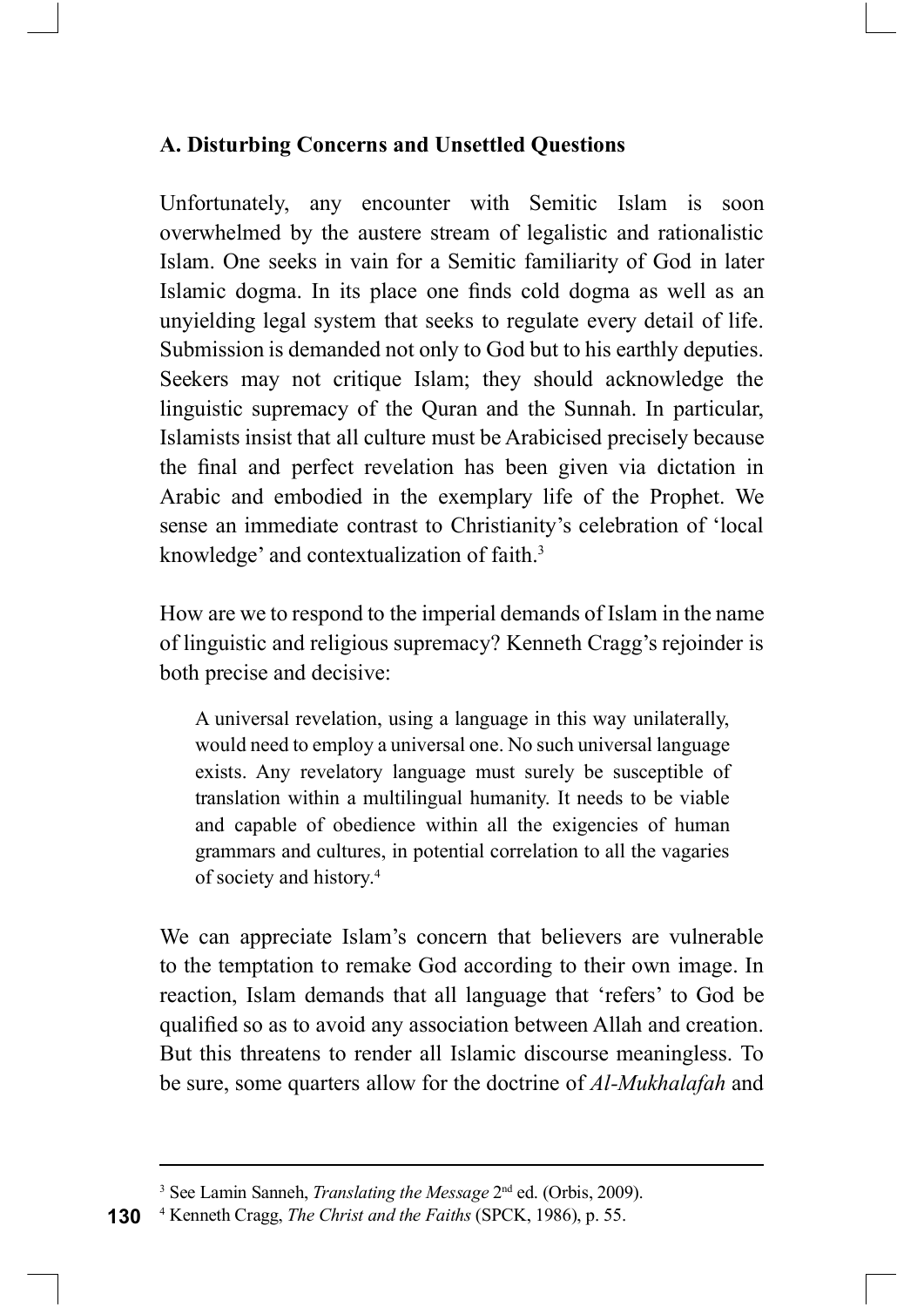bila tashbih, the idea that terms derived from human meanings may be applied to God 'with a difference'.<sup>5</sup> Nevertheless, the concession assumes that only God can specify wherein the difference lies. But would not such a move effectively reduce Islamic discourse to reverent agnosticism?

Therein lies a fundamental difference between Christianity and Islam. For Islam, not only is God hidden, but he is also cloaked in a sense bila tashbih, the idea that terms derived from human meanings may<br>be applied to God 'with a difference'.<sup>5</sup> Nevertheless, the concession<br>assumes that only God can specify wherein the difference lies. But<br>would not such a m light is, after all, also familiar to the prophets of the Old Testament. *bila tashbih*, the idea that terms derived from human meanings may<br>be applied to God 'with a difference'.<sup>5</sup> Nevertheless, the concession<br>assumes that only God can specify wherein the difference lies. But<br>would not such a never ever know the personality of God. However, for Christianity, *bila tashbih*, the idea that terms derived from human meanings may<br>be applied to God 'with a difference'.<sup>5</sup> Nevertheless, the concession<br>assumes that only God can specify wherein the difference lies. But<br>would not such a Incarnation of God in history. Christianity not only affirms the transcendence of God, but it also affirms the omnipresence of God and his immanence within creation. The transcendence of God should not result in a metaphysical dichotomy between God and the world. Otherwise, the purported revelation of God would be reduced to a language game illusion. God becomes a shrouded mystery enclosed Therem lies a fundamental difference between Christianity and Islam.<br>For Islam, not only is God hidden, but he is also cloaked in a sense<br>of mystery. The mysteriousness of God robed in unapproachable<br>light is, after all, a him irrelevant. Indeed, one may argue that any theology bereft of a genuine anchor in creation becomes an abstraction. Conversely, Inght is, atter all, also laminar to the prophets of the Old Testament.<br>But Islam goes all the way by insisting that as creatures we can<br>never ever know the personality of God. However, for Christianity,<br>God has revealed h But Islam goes all the way by msisting that as creatures we can<br>never ever know the personality of God. However, for Christianity,<br>God has revealed his personality through Jesus Christ who is the<br>Incarnation of God in hist never ever know the personality of God. However, for Christianity, God has revealed his personality through Jesus Christ who is the Incarnation of God in history. Christianity not only affirms the transcendence of God, but Incarnation of God in history. Christianity not only affirms the compressendence of God, but it also affirms the omingresence of God shouland his immanence within creation. The transcendence of God should not result in a m provides an instructive contrast when he admirably described the Christian teaching of plurality and unity of creation. deproses a shrouded mystery enclosed<br>in linguistic metaphors. A God isolated from his creation renders<br>in imprelevant. Indeed, one may argue that any theology berefi of<br>a genuine anchor in creation becomes an abstraction.

between the ostensible meaning of theological language and the feasible meaning, the latter being inaccessible to thought. Bila tashbih means 'without similarity implied'. Linked with bila kaif ('without asking how') it admits of the use of language about God while reserving it from its normal import. In this way it is held possible to avoid what otherwise would be *shirk*, namely causing God to share in human descriptive." See Kenneth Cragg, Jesus and the Muslim: An Exploration (Allen & Unwin, 1985), p. 208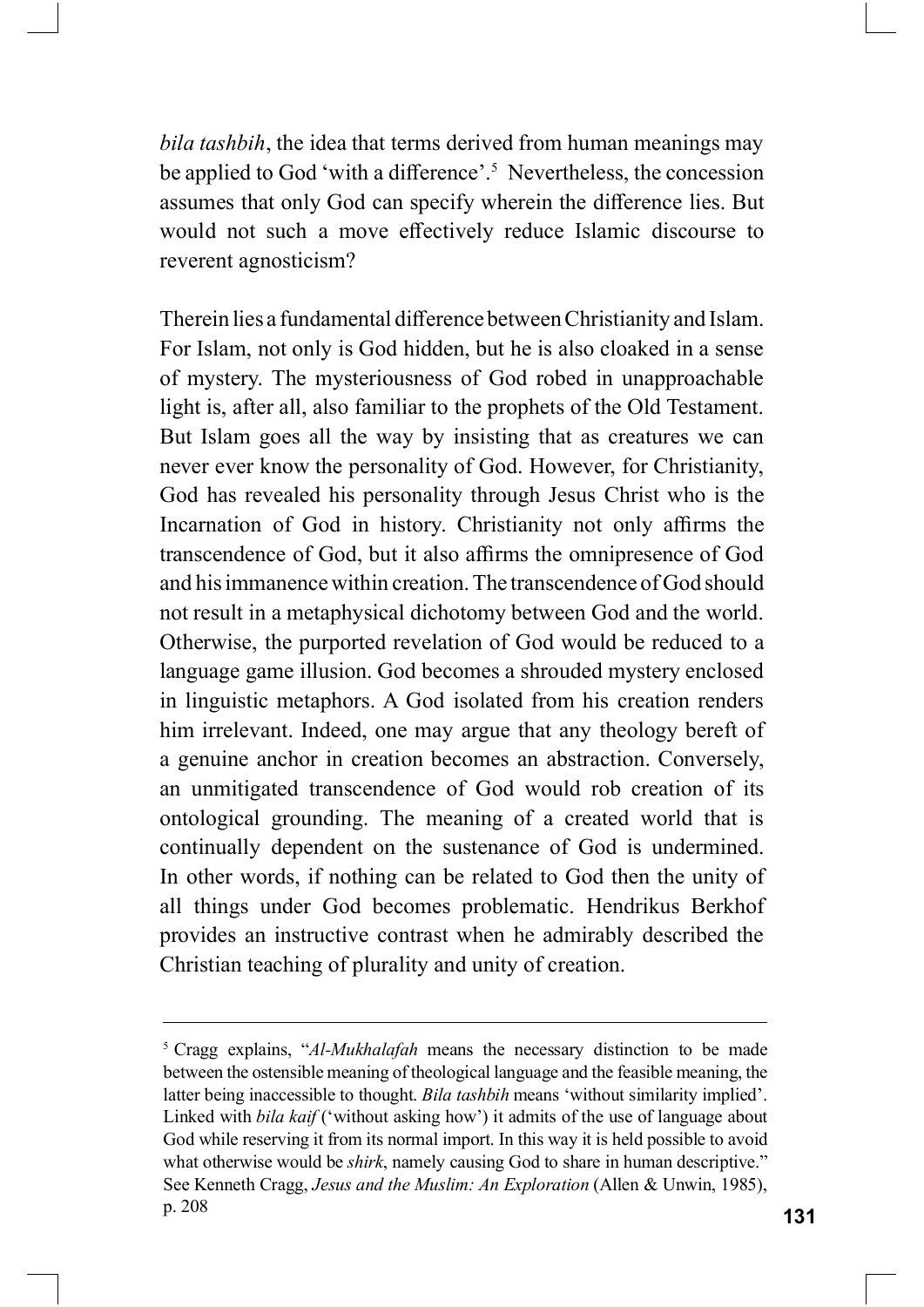The createdness of the world implies the fundamental unity of the world. More basic than the diversity of nations, races and cultures, is their unity. And more basic than the difference in matter of spirit, body and soul, nature and existence, is their oneness...creation means that all phenomena are irreducible, because the world has The createdness of the world implies the fundamental unity of the world. More basic than the diversity of nations, races and cultures, is their unity. And more basic than the difference in matter of spirit, body and soul, but within it everything also has its own place and character <sup>6</sup>

Islam stands out as a total system with its all-inclusiveness in the contemporary world of fragmentation and relativism. Islam rejects the fragmentation of modern life with the battle cry that there is The createdness of the world implies the fundamental unity of the world. More basic than the diversity of nations, races and cultures, is their unity. And more basic than the difference in matter of spirit, body and soul, The createdness of the world implies the fundamental unity of the world. More basic than the diversity of nations, races and cultures, is their unity. And more basic than the difference in matter of spirit, body and soul, impressed by the pervasive sacramentalism of Islam with its prayer rituals and demarcation between clean and unclean, the prohibited is their unity. And more basic than the difference in matter of spirit,<br>body and soul, nature and existence, is their oneness...creation<br>means that all phenomena are irreducible, because the world has<br>its ground outside it sacred, then surely, nothing is sacred in the end."

The question points to the clue behind the motivation that drives Islamic totality, which is a zeal for the sovereignty of God. For Islam, all of history and every aspect of life must be reclaimed for God; after all, Islam means submission. Hence, Islam disdains contemporary contemporary world of tragmentation and relativism. Islam rejects<br>the fragmentation of modern life with the battle cry that there is<br>no separation between secular and sacred in life. Such a battle<br>cry, however, would gener assert itself in the public square. Islam just cannot understand how one can maintain moral integrity if one has no sense of righteous anger in the face of decadence and godlessness which it perceives to be rampant in Western societies. The failure of Christianity in the West confirms the inadequacy of the Christian proclamation of love. Christian love which makes itself vulnerable will only undermine the weightiness of truth and thus its ability to change and regulate The question points to the clue behind the motivation that drives Islamic totality, which is a zeal for the sovereignty of God. For Islam, all of history and every aspect of life must be reclaimed for God; after all, Islam power cannot lose its struggle. Divine truth confirms itself. Hence, for Muslims the very earthly success of Muhammad constitutes the seal or 'finality' of his prophethood.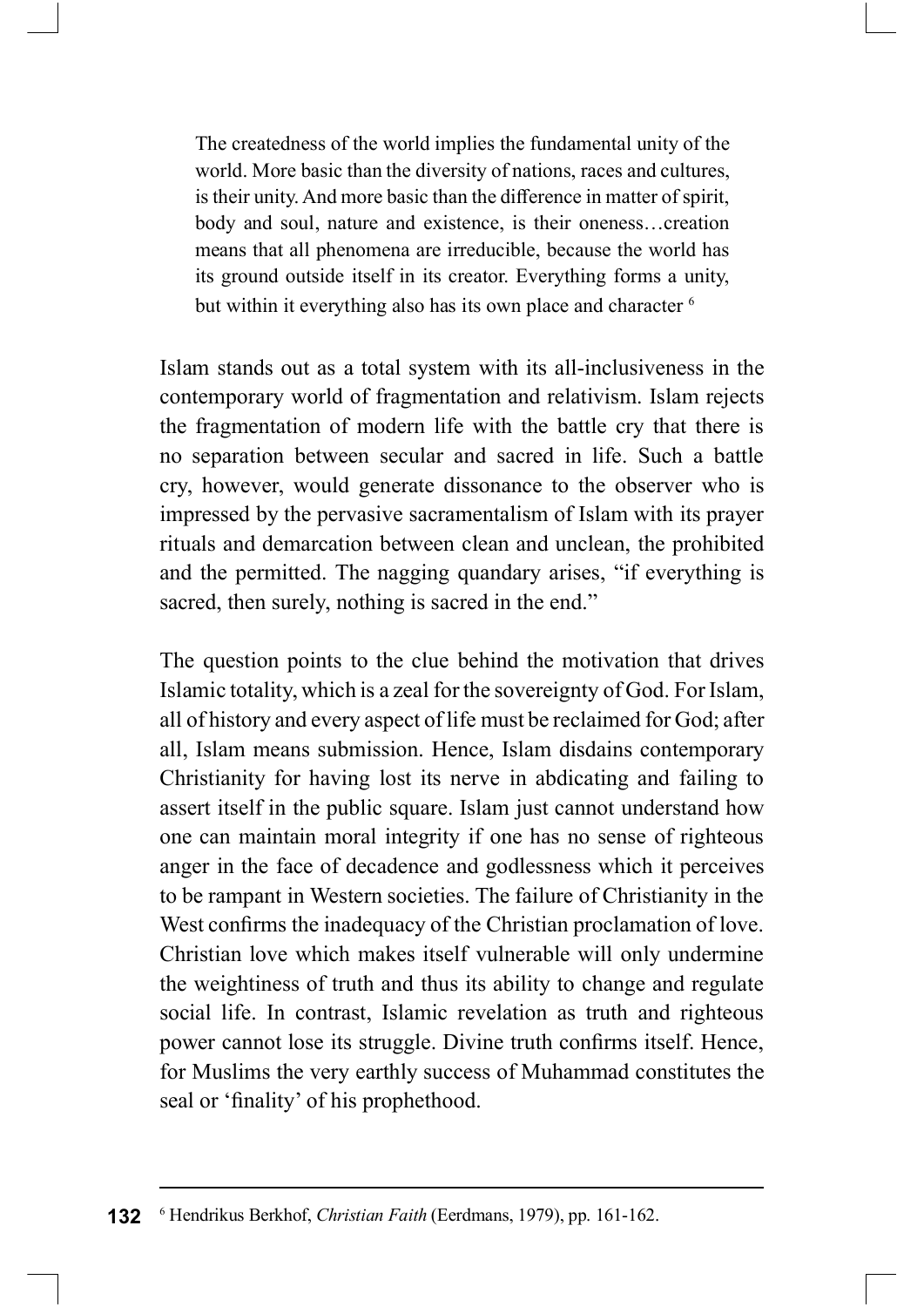Islam naturally maintains optimism regarding the efficacy of divine revelation. For Islam God cannot abandon his prophets especially given its optimism in the efficacy of prophetic proclamation. There is no need for concession to be granted to Caesar, not even a provisional concession. Again, there is an absence of eschatological reserve in the religious enterprise. Truth manifests power and power confirms truth for the Islamic enterprise on earth.

The challenge for Christians is how to commend the crucified savior to Muslims who evaluate the veracity of God's revelation on the basis of its immediate success. We note that there is a prominent stream of Muslim theology which regards Jesus primarily as a sufi who is deep in the practice of spirituality. However, while Jesus' message of love may win a few receptive hearts, it cannot overcome the entrenched power of the Roman Empire or the recalcitrance of the Jews. Kenneth Cragg notes how Muslims like to contrast the meekness of Jesus with the robust activism of Muhammad. Indeed, it is precisely the 'manifest success' of Muhammad which enables Muslims to affirm with confidence the "finality of his [Muhammad's] prophethood." In contrast, "Jesus, in the circumstances of his day and the providence of God, was not granted that evident external vindication."7

The perceived failure of Jesus' historic mission naturally renders him inferior to Muhammad whom Muslims regard as the universal exemplar.

## **B. Which Jesus?**

## 1. Only a prophet?

How then do we recommend Jesus to Muslims if they have already arrived at the conclusion that Jesus is inferior to Muhammad based on the earthly outcome of their respective mission? The Christian would argue that perhaps Islam has misjudged Jesus because it is

<sup>&</sup>lt;sup>7</sup> Kenneth Cragg, Jesus and the Muslim, p. 43.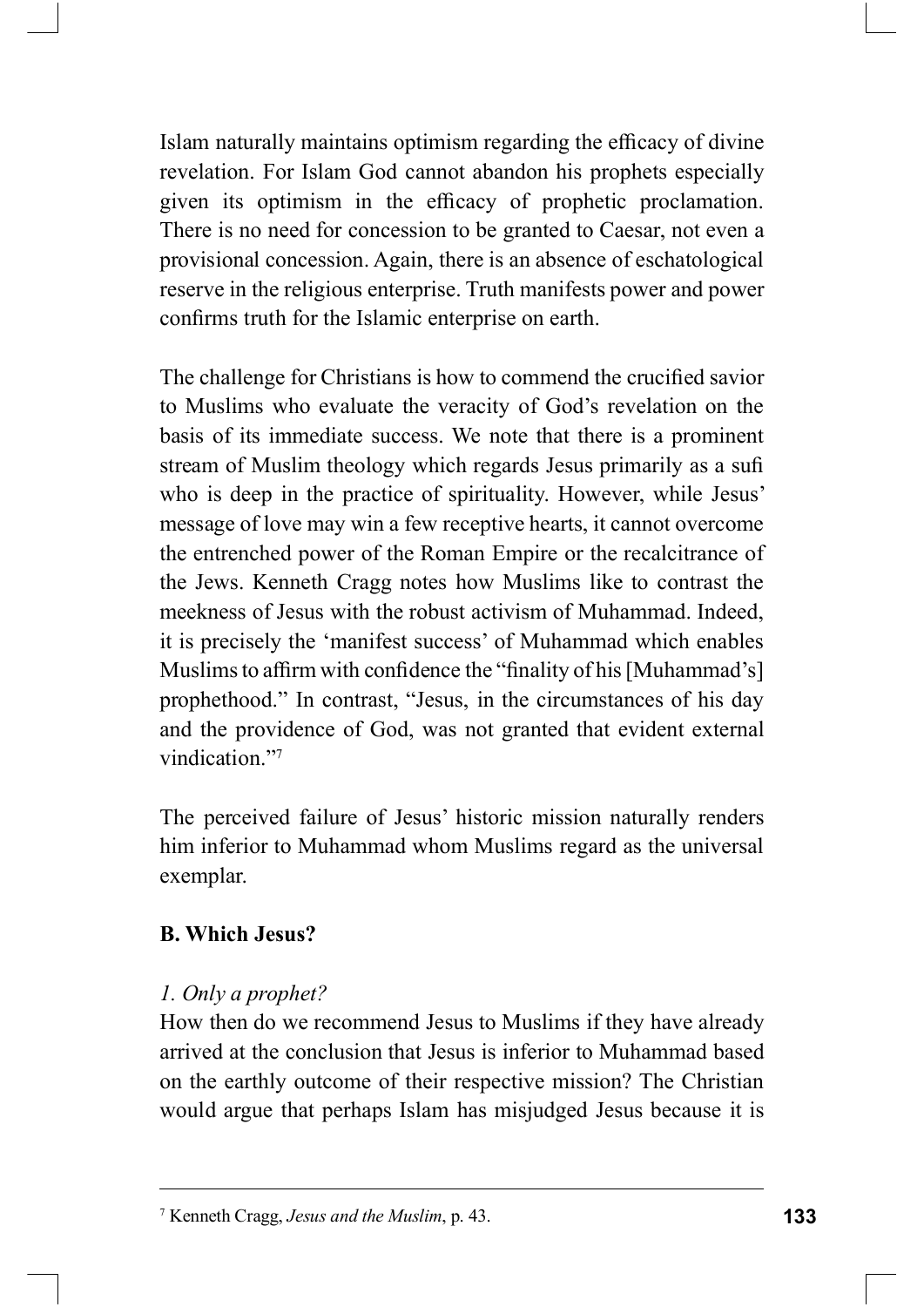informed by the wrong criterion. The assumption of Islam is that the mission of Jesus ended with his crucifixion. This assessment is surely short-sighted as it ignores the prophecy given by Jesus himself that he will extend his mission after his resurrection. The fact is that the Church, which was started by Jesus, outlasted the Roman Empire and continues to transform nations. Furthermore, Christianity boasts to be the largest world religion today. Indeed, the very pragmatic criterion that Islam relies on would confirm that the mission of Christ is a success. The traditional judgment of Islam that Jesus's mission is a failure must therefore be deemed to be invalidated. The challenge for Muslims is to go beyond their rejection of Jesus based on a preconceived Islamic doctrine and to view afresh the actual life that Jesus has lived out in history. Such a respectful handling and faithful interpretation of the historical data will certainly lead them to a new appreciation of Jesus as the final revelation of God. The question remains, "what manner of man was Jesus and why did his followers conclude that he is God revealed to man?"

First, all of Jesus' hearers were impressed by his unconventional wisdom. It is reported that he confounded the learned teachers of Israel in his debates with them. Indeed, they were astounded by the authority with which he offered his profound wisdom. Unlike normal teachers who merely quoted from earlier teachers, Jesus pronounced acute and astute judgments on spiritual controversies and acted with uncharacteristic ethical authenticity. Such were the hallmarks of any prophet. Jesus was naturally acknowledged as a prophet of God in the Gospels and observers found in his life an incomparable spiritual reality. It is not enough to give Jesus feign praise by calling him a teacher and a genius of religious insights. He was undeniably the Word of God walking in the midst of humanity.

Second, unlike other religious teachers, Jesus confirmed his words with miraculous deeds. He urged the stubborn Jews who had difficulty accepting his words to believe on the basis of his miraculous works. On the other hand, the miracles must be viewed